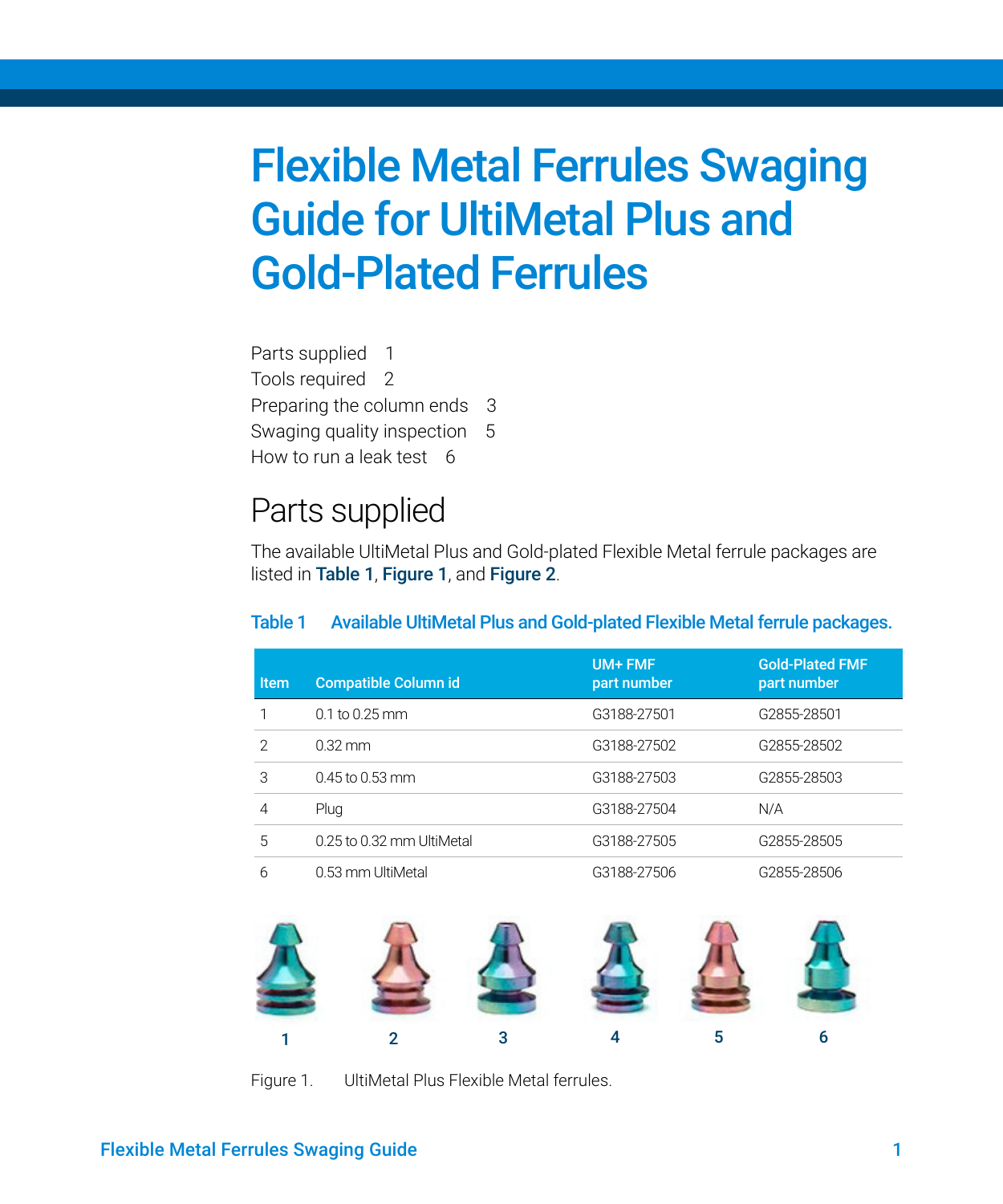

<span id="page-1-1"></span>Figure 2. Gold-Plated Flexible Metal ferrules.

Each Flexible Metal ferrule part number is uniquely designed to prevent inventory mixups, and to quickly help find the needed ferrule. Color variations between UltiMetal Plus ferrules are a normal result of the UltiMetal coating.

NOTE Gold ferrules are only suited for CFT usage and should not be used in the inlet or detector. UltiMetal Plus ferrules are recommended for inlet and detector fittings, and are not appropriate for CFT usage.

### <span id="page-1-0"></span>Tools required

- Two 1/4-inch open-end wrenches
- Column cutting tool
- Swaging wrench for capillary columns, p/n G3440-80227
- Swaging wrench for metal columns, p/n G3400-80247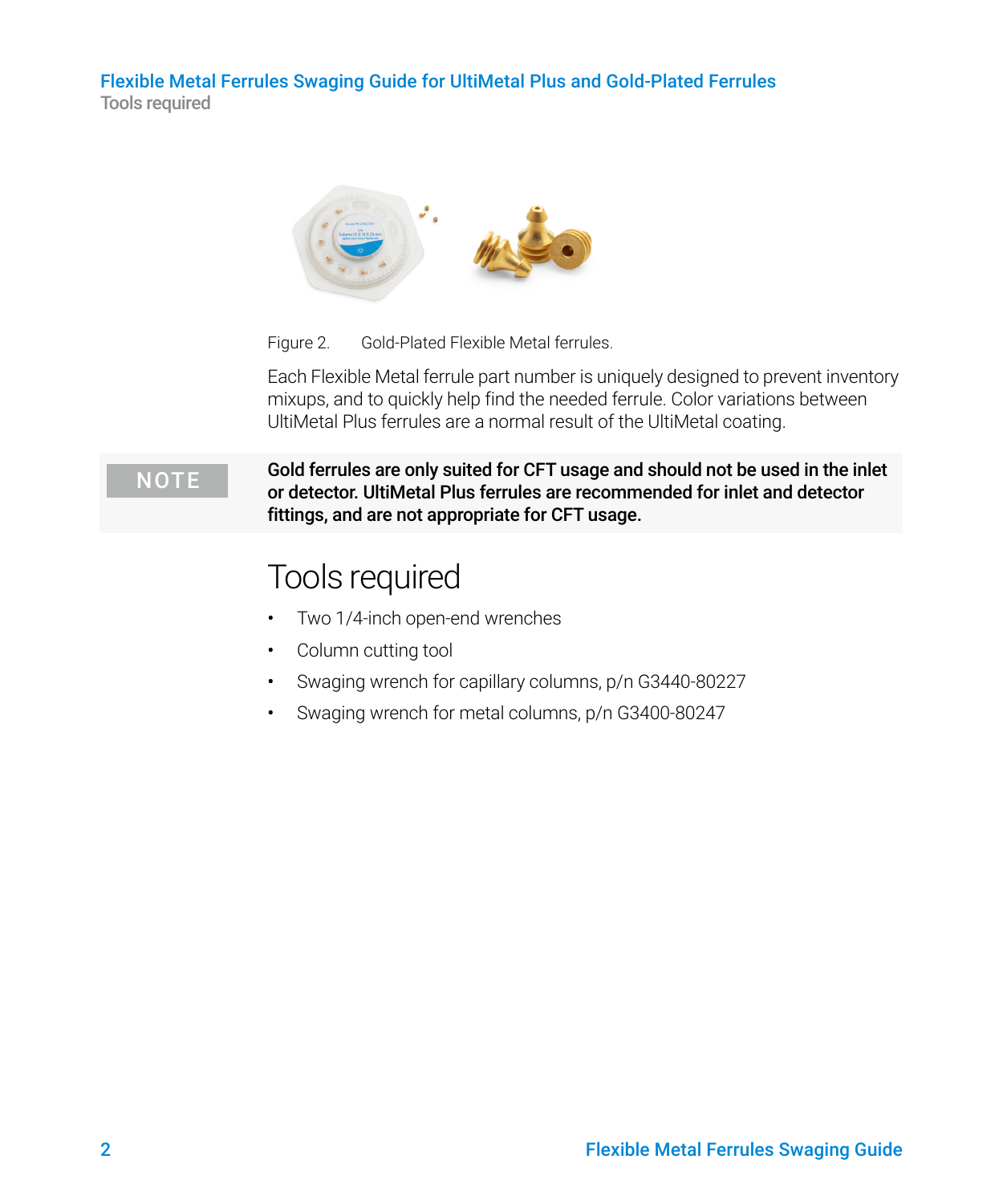Preparing the column ends

### <span id="page-2-0"></span>Preparing the column ends

NOTE If transitioning from UltiMetal Plus to Gold-Plated ferrules for CFT connections, blow out the CFT fitting to avoid any grit and scratches caused by the UM+ coating. This will help avoid leaks.

> 1 Pass the column end through the internal nut and the ferrule ([Figure 3](#page-2-2)), then trim the column with a ceramic column cutter and verify that the cut is straight across and even.



<span id="page-2-2"></span>Figure 3. Thread the column through the internal nut and ferrule.

- 2 Using the column cutter trim the column and inspect the end to ensure a smooth cut with no jagged edges. The swage tool has been designed to ensure an accurate depth of 0.1 to 0.5mm.
- 3 Thread the internal nut into the swaging wrench and finger tightening. The swaging tool has been designed to automatically set the column length to desired measurement. (See [Figure 4](#page-2-1).)

<span id="page-2-1"></span>

Figure 4. Thread the internal nut into the swaging wrench.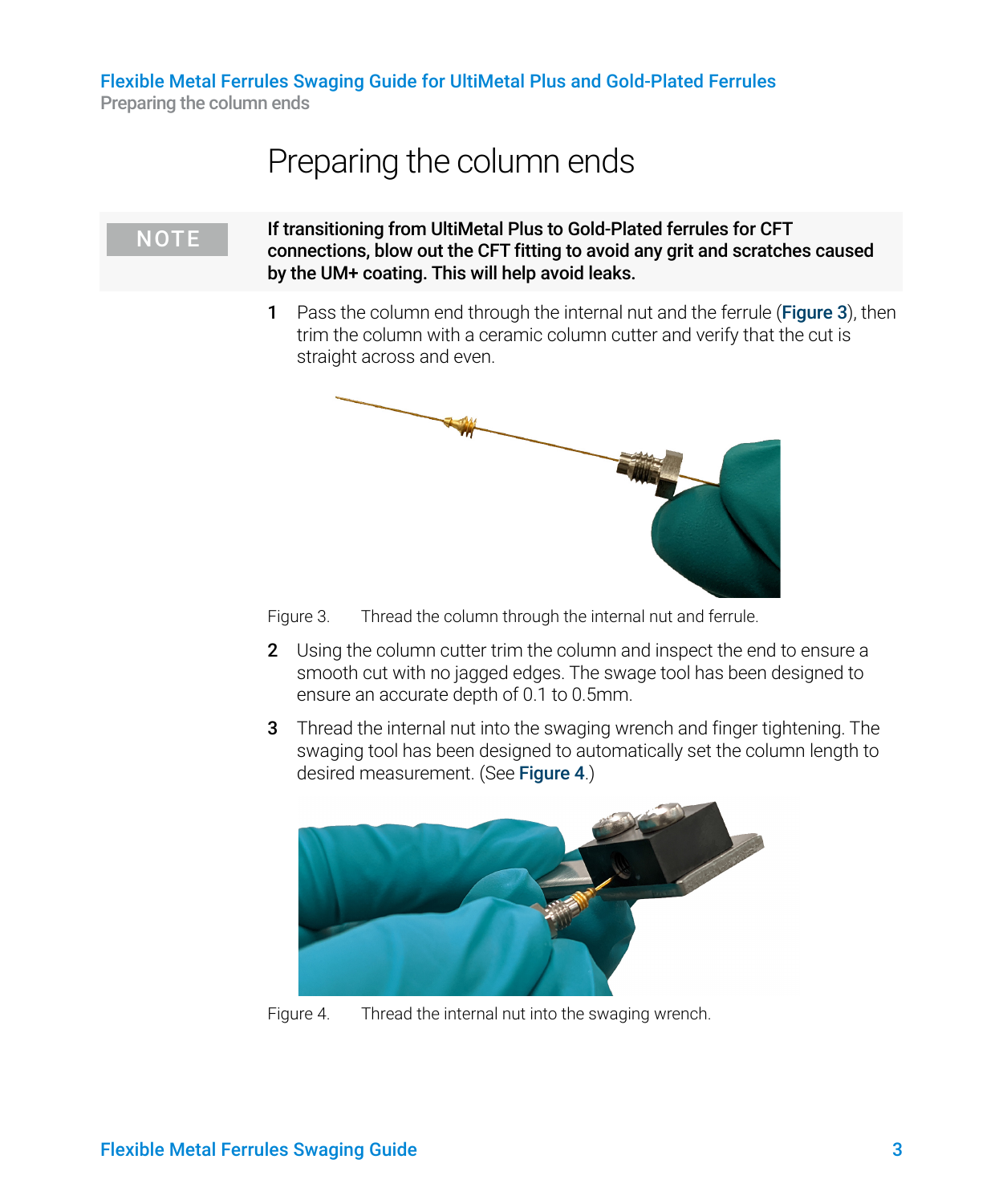Preparing the column ends

4 Begin to swage the ferrule to the column using a 1/4-inch open-ended wrench.

The design of the Flexible Metal ferrules reduces the probability of column breakage and minimizes the damage to the thread of the corresponding fittings.

Unlike other ferrule designs, a reliable leak-free seal is best made by tightening the internal nut to a recommended number of degrees, not by applying more force. Applying excessive force will not provide a better seal and will lead to damaged parts. Also, compressing the Flexible Metal ferrule less minimizes damage to fittings.

To swage the ferrule to the column:

- a Find the ferrule type in Table 2 [on page 4](#page-3-1) and note the range of degrees to tighten the internal nut.
- **b** Tighten the internal nut clockwise to the lower end of the ferrule's range.
- c Check if the ferrule is gripping the column. If yes, stop. If not, continue to tighten the internal nut in small 5- to 15-degree increments. Check after each increment to see if the ferrule is gripping the column. Stop as soon as gripping occurs (see **Figure 5** [on page 4\)](#page-3-0).

### <span id="page-3-1"></span>Table 2 Degrees to tighten the internal nut for proper swaging

| UM+ FMF part number | <b>Gold-Plated FMF part number</b> | Degrees to tighten internal nut |
|---------------------|------------------------------------|---------------------------------|
| G3188-27501         | G2855-28501                        | 50 to 100                       |
| G3188-27502         | G2855-28502                        | $30$ to $70$                    |
| G3188-27503         | G2855-28503                        | 20 to 50                        |
| G3188-27504         | N/A                                | 60                              |
| G3188-27505         | G2855-28505                        | 40 to 90                        |
| G3188-27506         | G2855-28506                        | 20 to 50                        |

<span id="page-3-0"></span>

Figure 5. Tightening the internal nut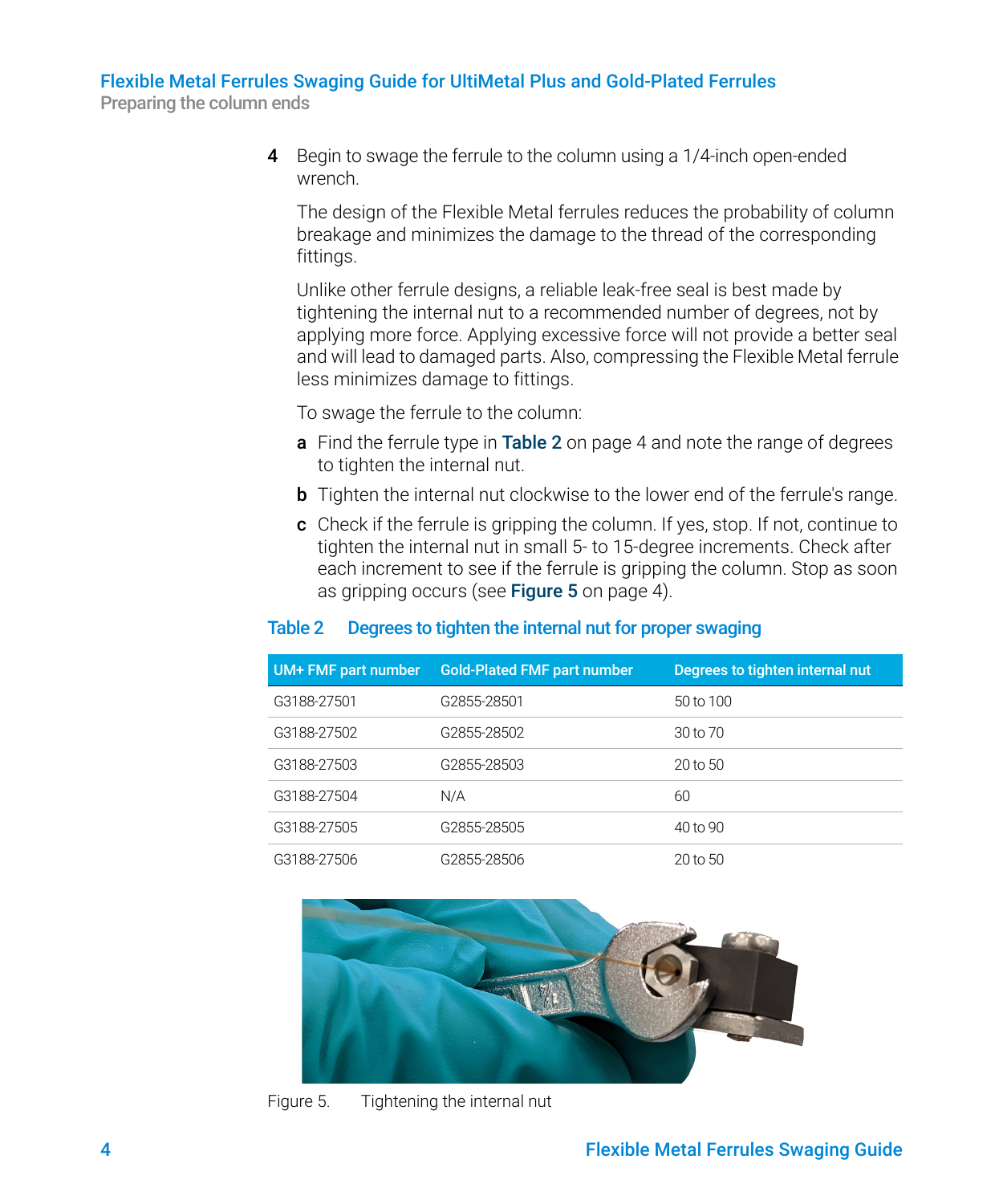Swaging quality inspection

5 Using the 1/4- inch open-ended wrench, turn the internal nut an additional 10 to 15 degrees clockwise to assure the ferrule is properly swaged onto the column (see [Figure 6](#page-4-1)).



<span id="page-4-1"></span>

6 Using the 1/4- inch open-ended wrench, remove the internal nut from the swaging wrench and column.

## <span id="page-4-0"></span>Swaging quality inspection

[Figure 7](#page-4-2) shows both an incorrect and correct swaging symmetry.



Figure 7. Incorrect and correct swaging symmetry.

<span id="page-4-2"></span>If the column and ferrule appear like the incorrect example in **[Figure 7](#page-4-2)**, it is possible that the swaging wrench is defective or worn out. Try swaging with a new wrench or new nut.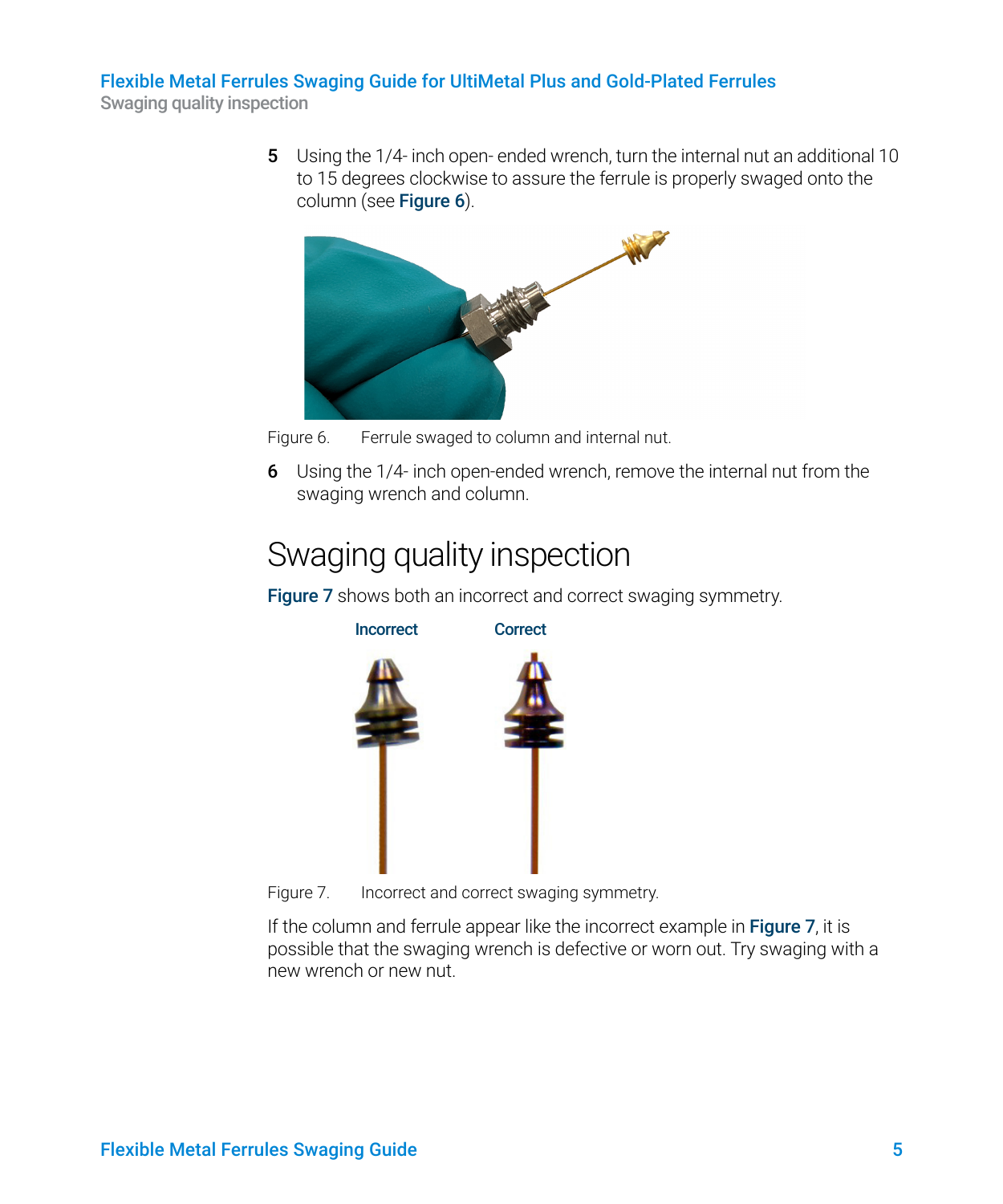Flexible Metal Ferrules Swaging Guide for UltiMetal Plus and Gold-Plated Ferrules How to run a leak test

### <span id="page-5-0"></span>How to run a leak test

Allow the carrier gas to flow for 10 to 30 minutes to flush out the column.

A gas leak detector (G3388B) can be used to check CFT fittings for leaks, when using any GC detectors, whether MS and non-MS detectors.

### Leak checking on MS system:

- 1 After allowing carrier gas to flow for approximately 10 to 30 minutes, pump down the MSD for approximately one hour. If the MS system has been open to atmosphere for more than one day, allow MSD to pump down for two hours or longer.
- 2 Access the manual tune function in the acquisition software and select the Profile tab.
- 3 An electronics duster (typically a polyhalogenated compound WITHOUT the bitter additive) can be a useful way to test for leaks. Enter the *m/z* values for the compound, such as 69 and 83 *m/z* for 1,1,1,2-tetrafluoroethane, into the Profile tab.
- 4 Spray a short burst of the dusting compound at the vent valve and watch for changes in the profile abundances. Repeat for the side door of the MS and the transfer line connection in the GC oven.
	- If the abundances increase significantly just after spraying that location, tighten the vent valve or transfer line nut by small increments until no significant changes in ion abundances are observed.
	- If a leak is identified at the analyzer (side) door of the MS, the MS must be vented and the O-ring checked on the door.
- 5 When the MS is leak-free, check the CFT connections.

#### Checking the CFT connections:

- <span id="page-5-1"></span>1 Using a small piece of paper around the CFT fitting can help to focus the spray onto that specific fitting.
- 2 Spray a short burst of duster. Depending on the system design (column or restrictor lengths and carrier gas flow rate), it may take 30 to 60 seconds for the duster compound to reach the MSD. For example, with a  $15 \text{ m} \times 15 \text{ m}$ column setup with a purged Ultimate union at the midpoint (column 1 flow rate of 1.2 mL/min and column 2 flow rate of 1.4 mL/min), it takes approximately 40 seconds for the duster compound to reach the MSD.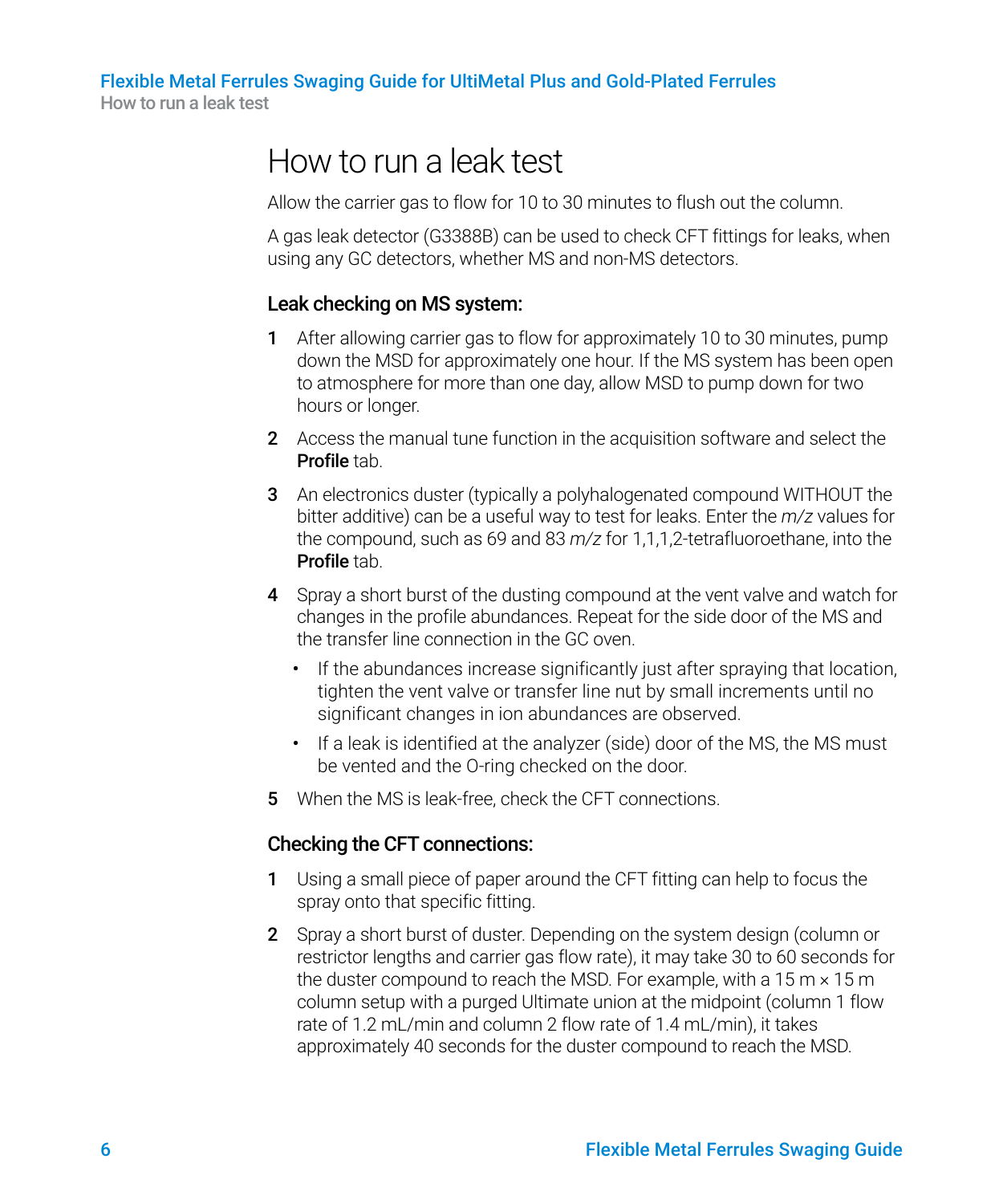How to run a leak test

- 3 If a large increase in the *m/z* abundances is observed (at least a double in signal and obvious peak appears across all *m/z* ratios), tighten the CFT nut by a small wrench turn (approximately 10 degrees).
- <span id="page-6-0"></span>4 Repeat the short spray bursts and wrench turns, until the *m/z* abundances do not show large changes.
- 5 Repeat for the leak checking process (steps [1](#page-5-1) through [4](#page-6-0)) for each CFT fitting.

#### $\overline{NOTE}$  A small  $CO<sub>2</sub>$  canister could be used instead of the electronics duster; however, there will be a natural background of  $CO<sub>2</sub>$  and the user will need to understand the background abundance of 44 *m/z* and then watch for increases in the abundance with leak checking.

#### Table 3 Additional tools for installation

| <b>Tool description</b>                                                | Part number |
|------------------------------------------------------------------------|-------------|
| GC column installation preswaging tool, for<br>Flexible Metal ferrules | G3440-80227 |
| CFT Metal Column preswaging tool for GC                                | G3440-80247 |
| Ferrule preswaging tool                                                | G2855-60200 |
| Ceramic scribe column cutter, 4/pk                                     | 5181-8836   |
| Wrench, open-ended, 1/4 inch and 5/16 inch                             | 8710-0510   |
| Internal nut, CFT capillary fitting                                    | G2855-20530 |